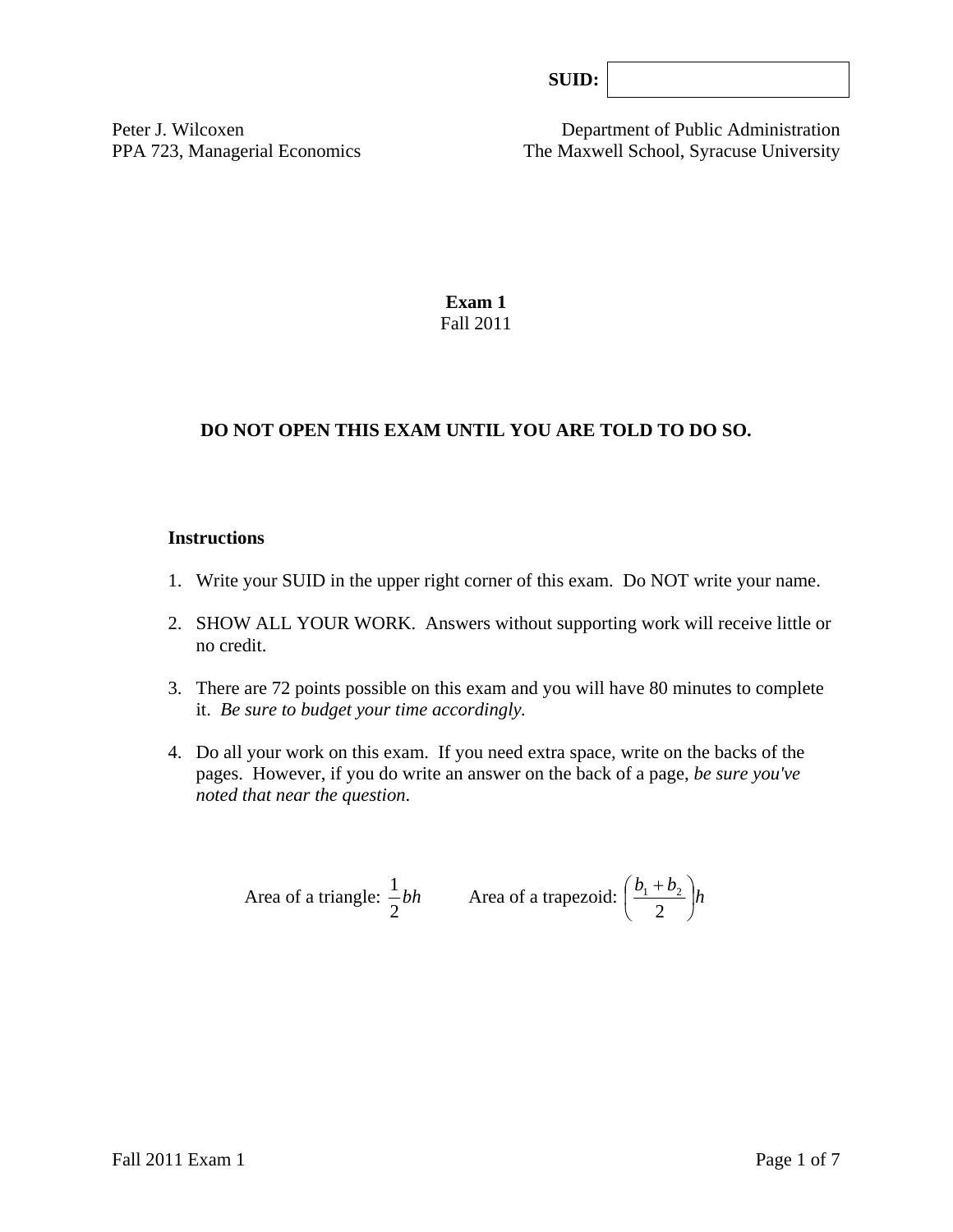### **Part 1 (24 points)**

A good is purchased by 1000 buyers of type A, each of whom has a willingness to pay, W2Pai, given by the equation below. The good is produced by two sellers: X and Y. Seller X has a perfectly inelastic supply curve at the quantity, Qx, shown below. Seller Y has a willingness to accept, W2Ay, also given below:

| Individual type A buyer: | $W2Pai = 200 - Qai$  |
|--------------------------|----------------------|
| Seller X:                | $Qx = 50,000$        |
| Seller Y:                | $W2Ay = (1/500)^*Qy$ |

(a) *12 points.* Please compute:  $\Rightarrow$  the market equilibrium price and quantity;  $\Rightarrow$  the quantity purchased by an individual type-A buyer; and  $\Leftrightarrow$  the quantities sold by each of the sellers.  $\Rightarrow$  Illustrate your results with an appropriate graph or graphs.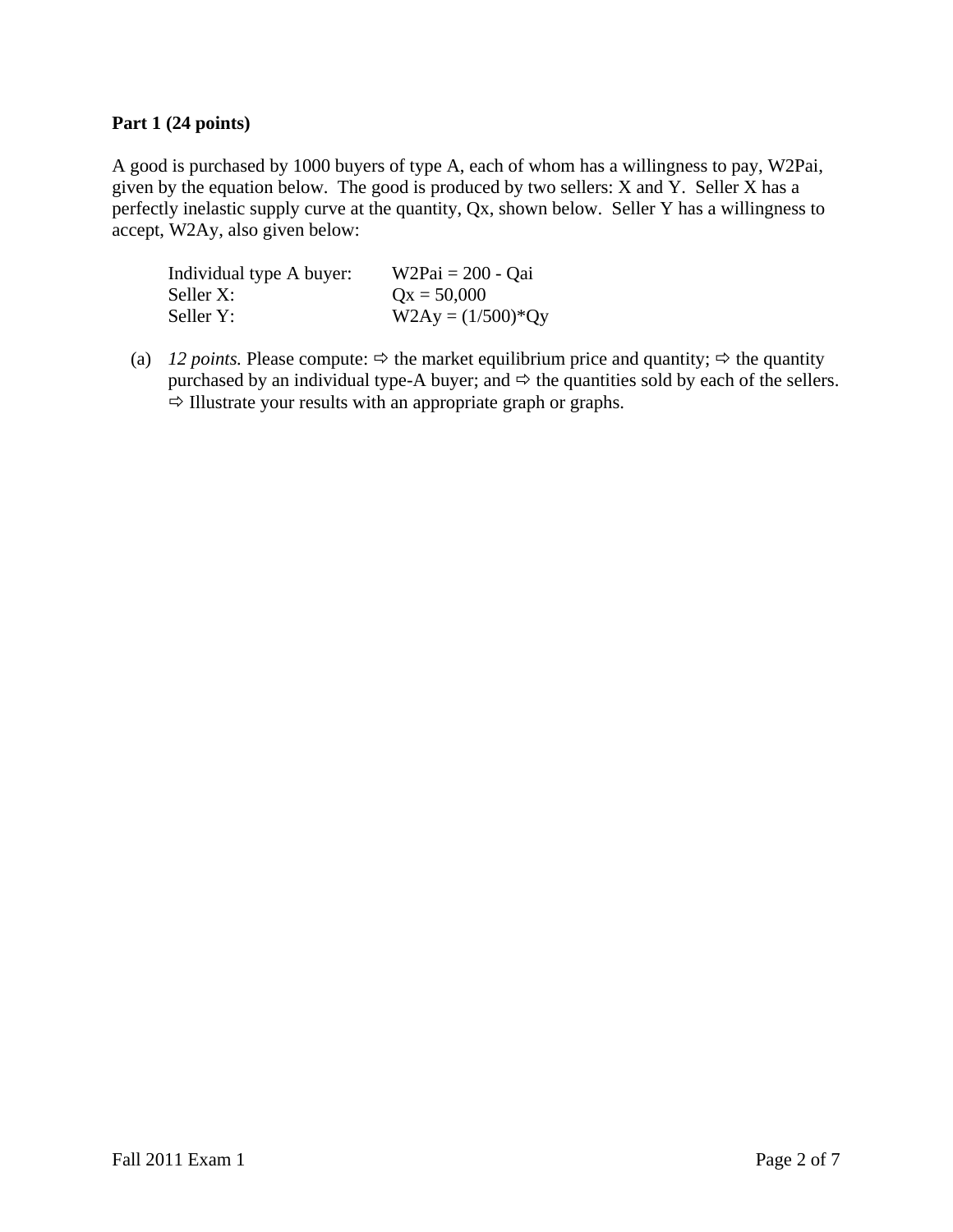### **Part 1, continued**

Now suppose that 1000 new buyers of type B arrive in the market. Each type-B buyer has a willingness to pay given below:

Individual type B buyer:  $W2Pbi = 200 - 2*Qbi$ 

This problem is loosely based on what happens when developing countries become significant buyers of oil and other important commodities.

(b) *12 points.* Please compute:  $\Rightarrow$  the new equilibrium price and quantity;  $\Rightarrow$  the new quantity consumed by an individual type-A buyer;  $\Rightarrow$  the change in CS for an individual type-A buyer;  $\Rightarrow$  the new quantity sold by each type of seller; and  $\Rightarrow$  the change in PS to each type of seller.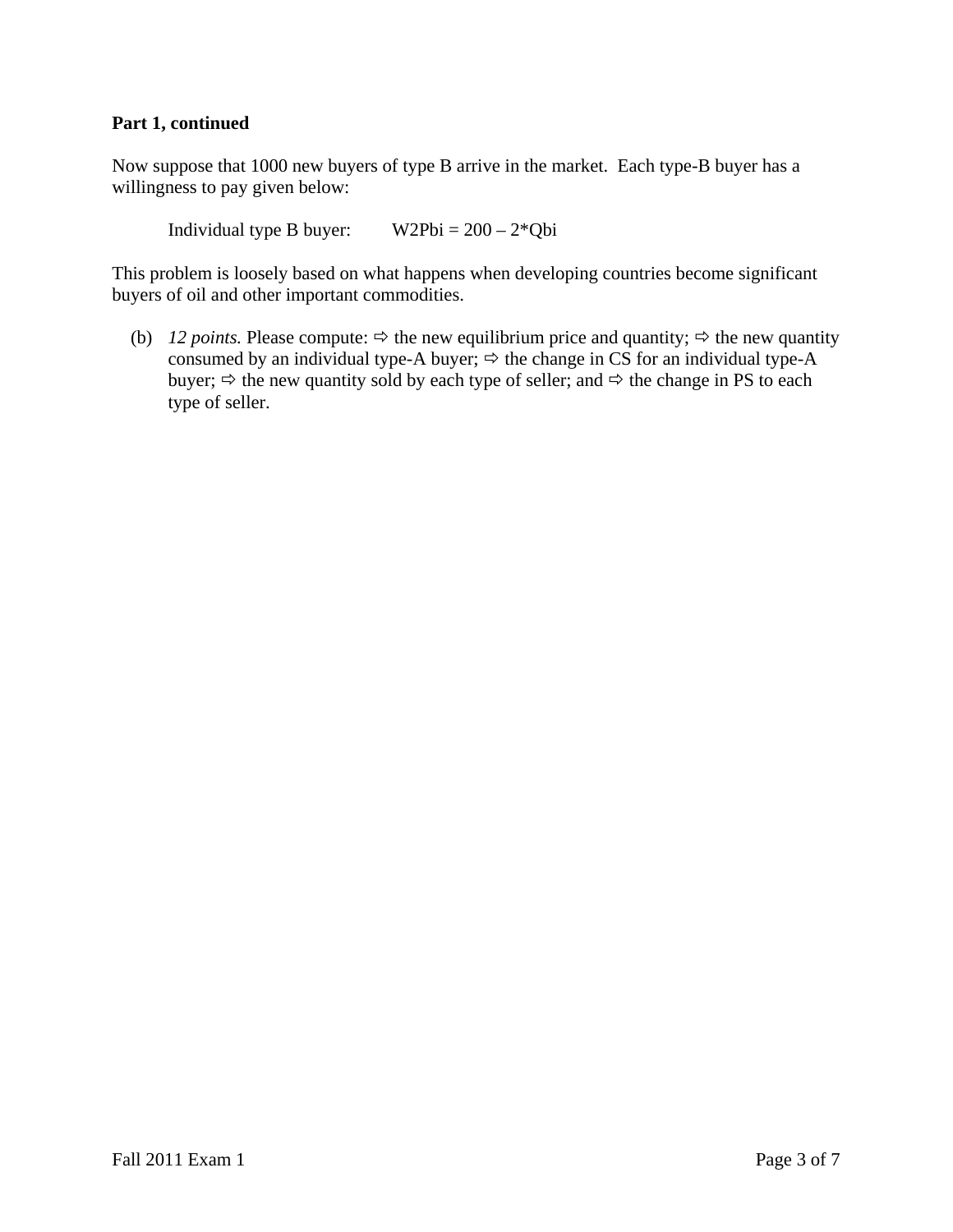## **Part 2 (24 points)**

A regulated firm serves two markets, "U" and "R", and is subject to a cross-subsidy policy that requires it to charge the same price in both even though its costs (and W2A) are higher in the R market. The following information is available:

Current prices:  $Pu = $10$ ,  $Pr = $10$ Current quantities:  $Qu = 50$  million,  $Qr = 20$  million  $W2Au = $9$  (perfectly elastic)  $W2Ar = $X$  (perfectly elastic but X initially unknown and higher than \$10) Demand elasticity for U: -2 Demand elasticity for R: -1

The firm is currently losing money: it is paying out \$50 million more in subsidies in the R market than it is collecting in excess revenue (surplus) in the U market.

(a) *12 points*. Using the information above, please calculate:  $\Rightarrow$  the amount of surplus being collected by the firm in the U market;  $\Rightarrow$  the total amount of subsidy to the R market;  $\Rightarrow$ the value of X (in the R market); and the  $\Rightarrow$  quantities that would be traded in each market if the cross-subsidy policy were eliminated.  $\Rightarrow$  Show the equilibrium in both markets with appropriate graphs.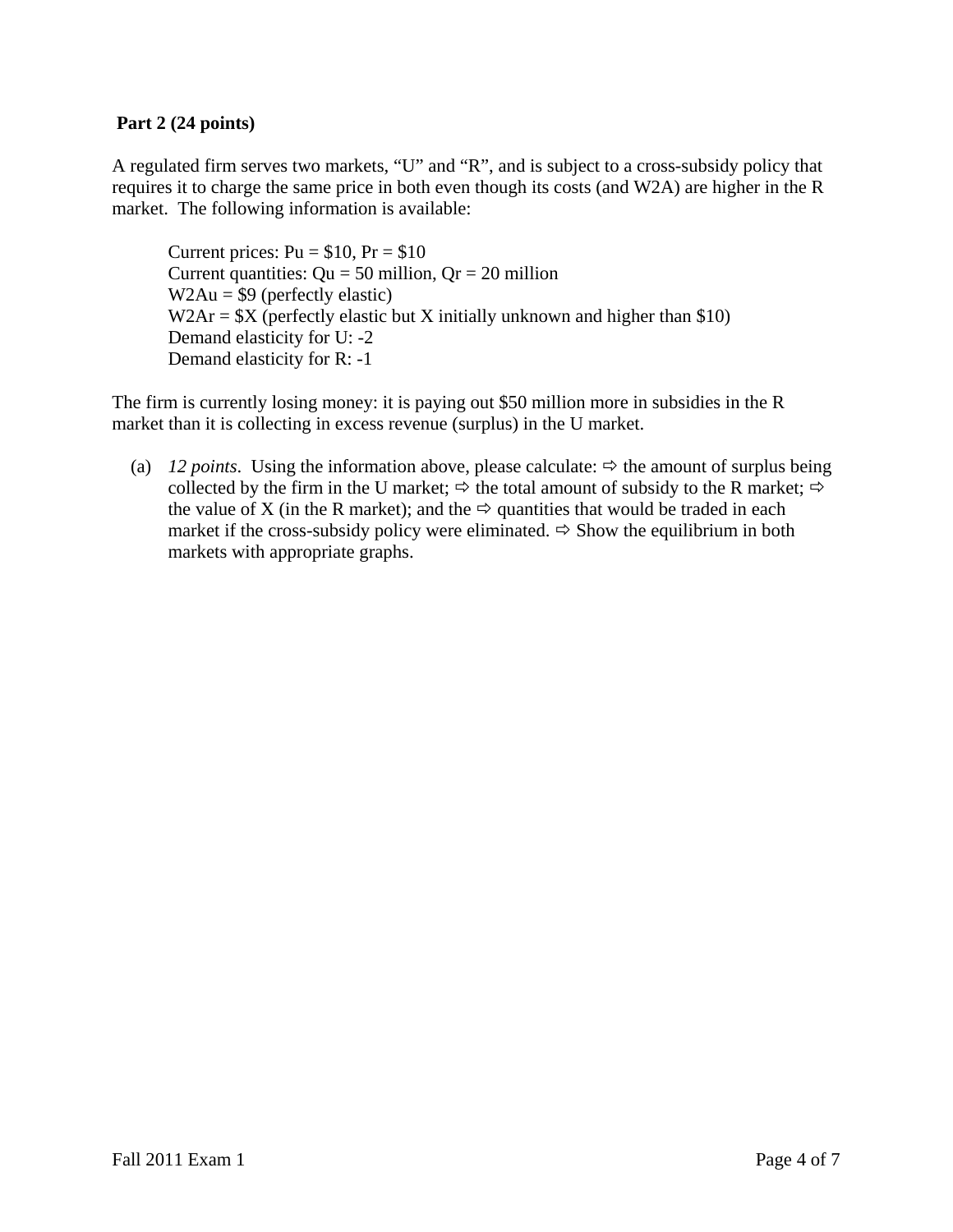## **Part 2, continued.**

The firm argues that increasing its price to \$11 in each market would enable it to eliminate its losses and run a modest profit instead. Is that true?

(b) *12 points.* Please determine:  $\Rightarrow$  the new quantity in each market if the price increase is allowed;  $\Rightarrow$  the new amount of producer surplus in U; and  $\Rightarrow$  the new total subsidy in R. (Please note: those two numbers are NOT necessarily equal: at Pu=\$11, Pr=\$11 the firm may be paying out more or less in subsidies than it is collecting in R).  $\Rightarrow$  Explain your results briefly but intuitively.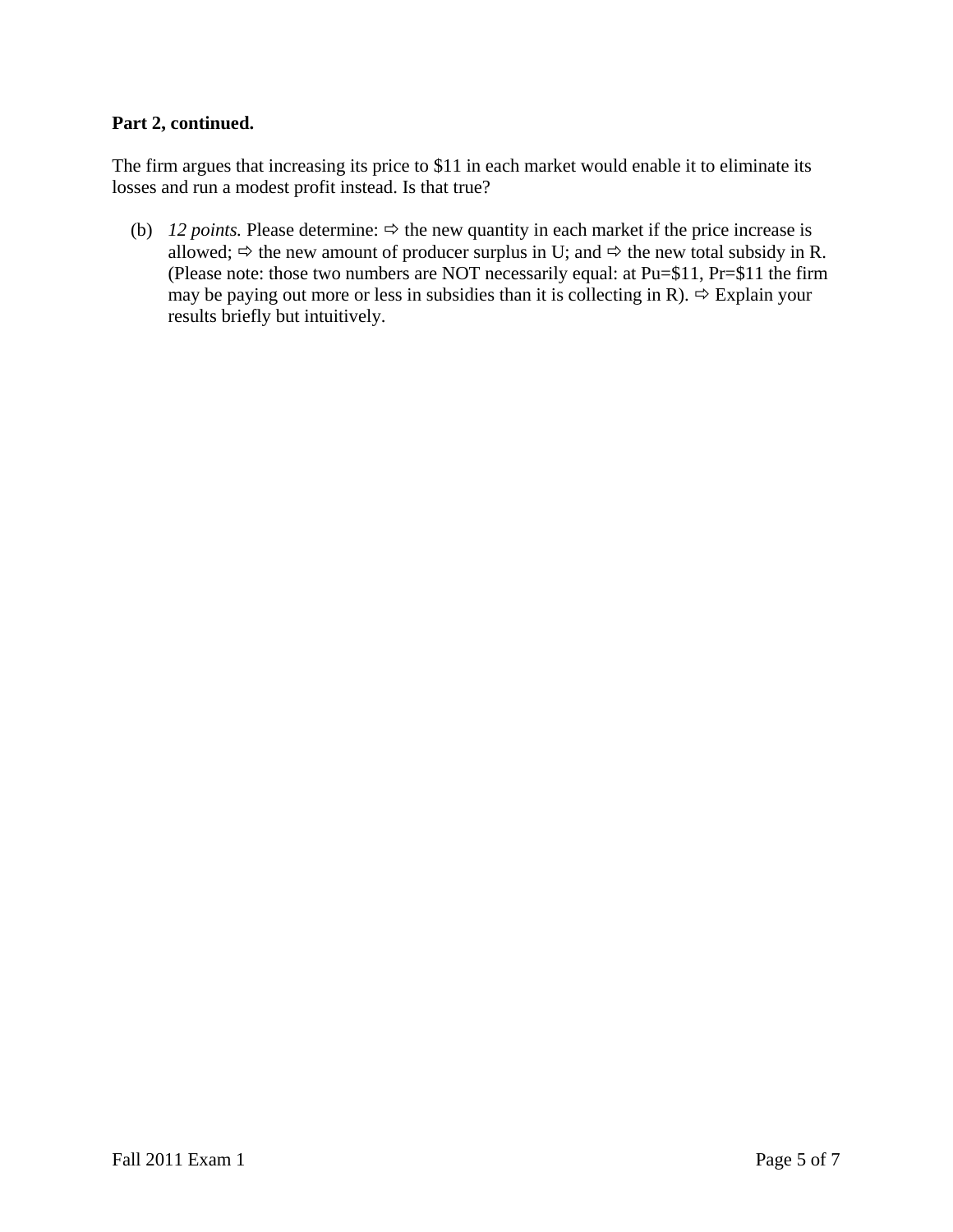# **Part 3 (12 points)**

A government has become concerned about high prices in the market for a popular good. It is considering imposing a price ceiling and has the following information:

Market  $W2P = 300 - Q$ Market  $W2A = 2*Q$ 

If the policy goes ahead, it would impose a price ceiling of \$100.

(a) *12 points*. Please determine:  $\Rightarrow$  the market price and quantity without the ceiling;  $\Rightarrow$  the quantity exchanged in the market if the ceiling is imposed;  $\Rightarrow$  the change in CS and PS produced by the ceiling; and  $\Leftrightarrow$  the amount of DWL it would cause.